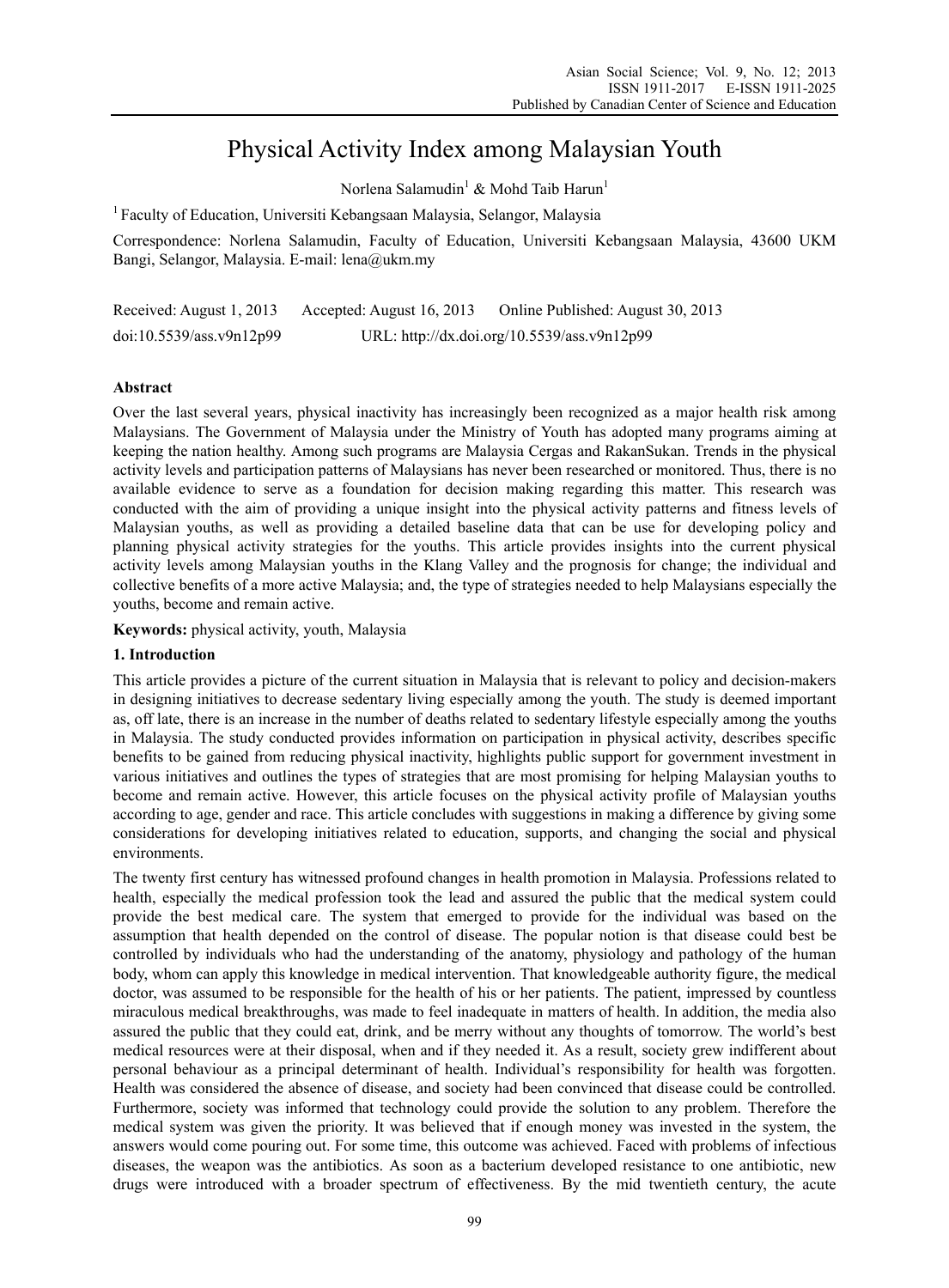infectious diseases were under control. Preparations to combat the next wave of diseases then begin. Now the diseases are more chronic and had become the new killers. These diseases are the heart disease, cancer and stroke. It was believed that superior technology can manage to handle these diseases. However, they are proving to be more stubborn than was expected. The problem is that there are no miracle cures for these diseases. They are the result of the life-style of the individual (U.S. Department of Health, 1979). They are determined by nutrition, physical fitness, handling of stress, choice of environment and use of alcohol, tobacco and drugs. In short, they are determined by behavior and can be controlled only by its modification (Kelogg Foundation, 1990). It is hypothesized that increasing physical activity is cost effective in reducing discounted lifetime costs of health care and disability insurance, reducing annual direct health care costs, reducing absenteeism to increase productivity and maintaining independence of older adults. A longitudinal study among Canadian youth reported that only two fifth of Canadian children and youth are active, thus indicating that they are at a greater risk of contracting diseases which is due to sedentary life (Boyuk, 2002). Another study by Canadian Fitness and Lifestyle Research Institute (2004) reported that social, physical and environmental wellbeing plays a role in youth adherence towards active lifestyle which translates into a better quality of life. To date there has been little information available on the physical activity patterns of children and youth. This study will provide information on, among other things, physical activity, wellbeing and many associated factors. This study will focus on factors such as social and physical wellbeing which will describe the behaviour, academic achievement and health of Malaysian children and youth and also social and physical environment which will describe environmental and individual factors.

## **2. Methodology**

A physical activity index survey is a questionnaire administered to a random sample of Malaysian youths residing in the Klang Valley. Findings of this study were based on a sample of 1801 Malaysian youth residing in the Klang Valley. Although the sample is too small for a detailed analysis, overall estimates are provided as appropriate for the Klang Valley. Data were collected via assistant researchers with a randomly selected individuals aged 18 through 25 years of age. Further details about the sampling and data collection procedures are given below.

The Malaysia Physical Activity Index Survey was conducted over a period of 6 months. The long duration in data collection were made in order to get a more meaningful result of the survey. Topics included in the questionnaire were decided upon consultation with other researchers in the team after several meetings. The survey is designed to meet two objectives:

1) to provide data on physical activity levels and patterns, including energy expenditure, and participation rates in various types of activities for Malaysians aged 18 through 25; and,

2) to provide information on factors influencing participation in physical activity, including barriers and readiness to be active, the importance of physical activity to an individual's well-being and important supports for an active lifestyle.

Data were captured directly on the questionnaire. All numbers have a statistical error associated with them by virtue of the random selection of the sample.

## **3. Results**

Results of the study focuses on the physical activity index of Malaysian youths and are explained according to age, gender and race using both descriptive and inferential statistics.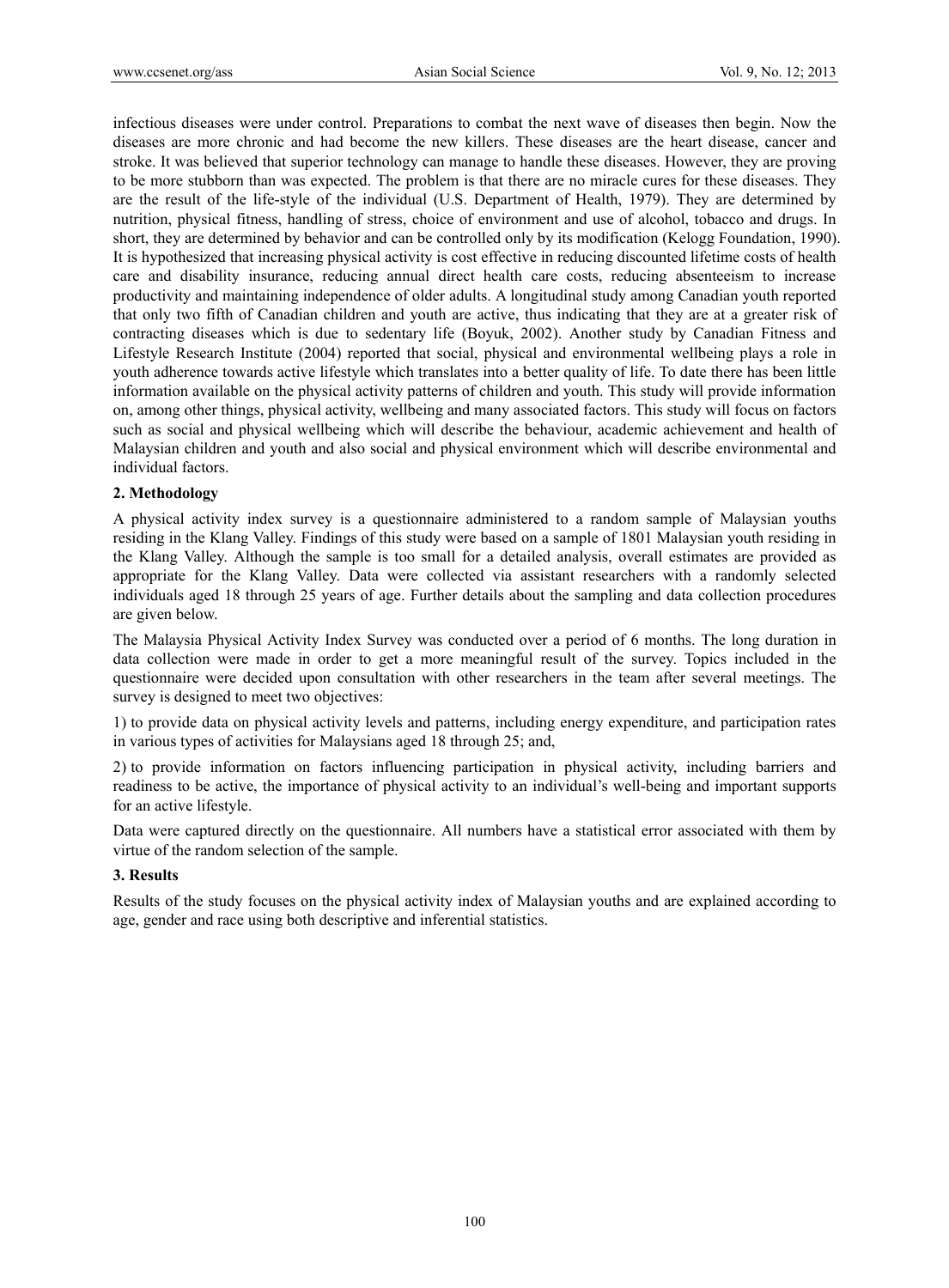|        |         | $\mathbf n$ | $\frac{0}{0}$ |
|--------|---------|-------------|---------------|
| Gender | Male    | 829         | 46%           |
|        | Female  | 972         | 54%           |
| Age    | 18      | 237         | 13.2%         |
|        | 19      | 214         | 11.9%         |
|        | $20\,$  | 220         | 12.2%         |
|        | 21      | 256         | 14.2%         |
|        | 22      | 218         | 12.1%         |
|        | 23      | 216         | 12.0%         |
|        | 24      | 223         | 12.4%         |
|        | 25      | 217         | 12.0%         |
| Race   | Malay   | 884         | 49.1%         |
|        | Chinese | 513         | 28.5%         |
|        | Indian  | 347         | 19.3%         |
|        | Others  | 57          | 3.2%          |

#### Table 1. Descriptive analysis of sample

Table 1 shows the description of the sample. Age, race and gender are included in the analysis because the researchers believe that these three factors play an important role in participation in physical activity. Malaysia is steep in cultural believes, thus race of the individual may influence their participation in physical activity.

|         | Index        | n    | $\frac{0}{0}$ |
|---------|--------------|------|---------------|
| Overall | LOW          | 495  | 27.5%         |
|         | Intermediate | 1306 | 72.5%         |

The overall physical activity index of Malaysian youths sampled in this study is shown in Table 2. Majority of the sample is in the intermediate category and none is in the high category. Intermediate category suggests that Malaysia youth in leading o sedentary to moderately active lifestyle.

Table 3. Physical activity index according to gender

|        |        | Index        | n   | $\frac{6}{9}$ | $m$ (sd)   | Levene's |         |
|--------|--------|--------------|-----|---------------|------------|----------|---------|
| Gender | Male   | Low          | 191 | 23%           | 1.77(0.42) |          |         |
|        |        | Intermediate | 638 | 77%           |            |          |         |
|        | Female | Low          | 304 | 31.3%         | 1.69(0.49) | $63.27*$ | $3.92*$ |
|        |        | Intermediate | 668 | 68.7%         |            |          |         |

Referring to Table 3, the index between male and female do not differ much but percentages shows that male is slightly active than their female counterpart. However, further test shows that there is a significant difference between male and female in physical activity participation ( $t=3.92$ ,  $p<0.05$ ).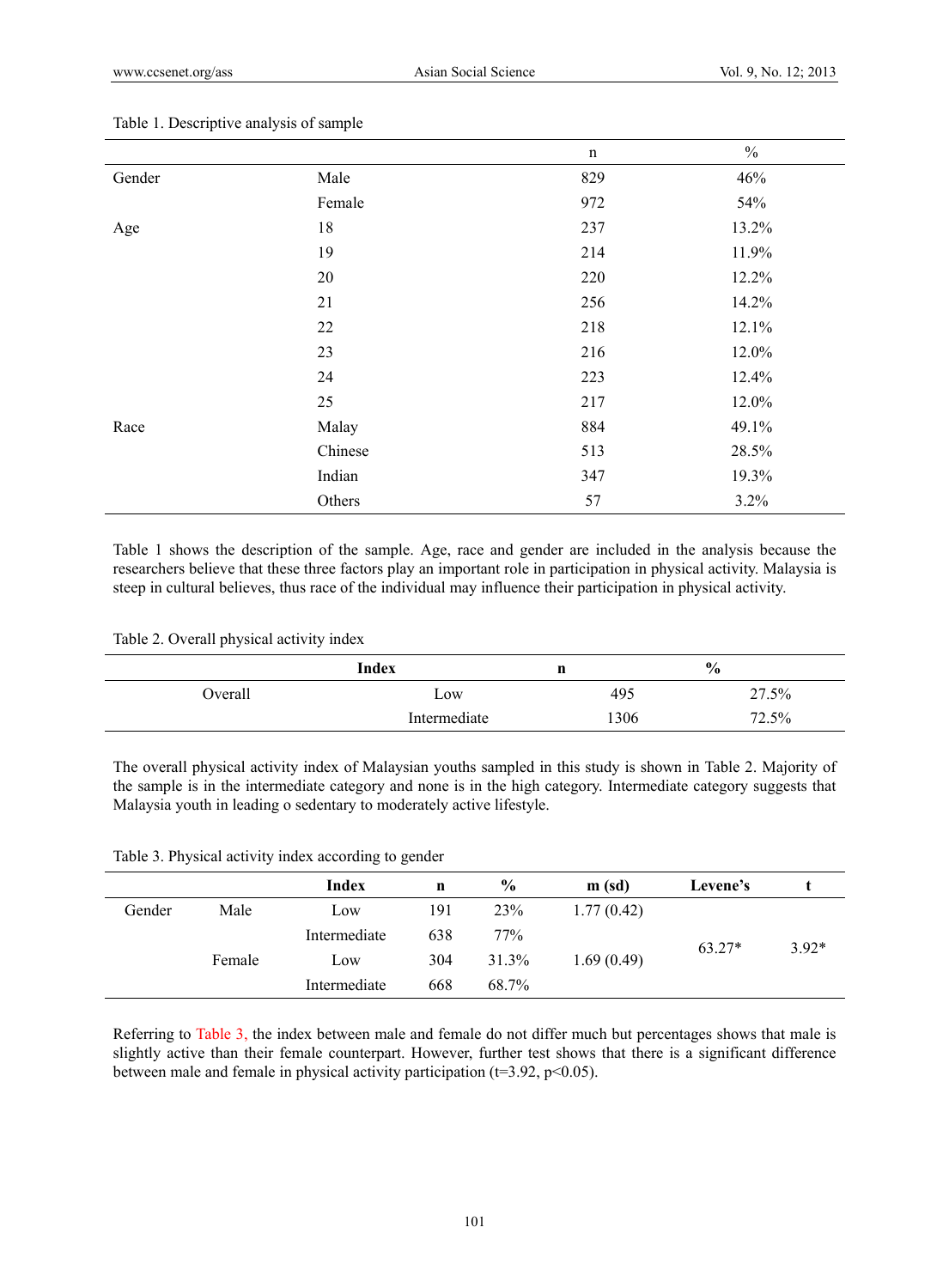|      |         | Index        | $\mathbf n$ | $\frac{0}{0}$ | $m$ (sd)   | F    | df   |
|------|---------|--------------|-------------|---------------|------------|------|------|
| Race | Malay   | Low          | 244         | 27.6%         | 1.72(0.45) |      |      |
|      |         | Intermediate | 640         | 72.4%         |            |      |      |
|      | Chinese | Low          | 145         | 28.3%         | 1.72(0.45) |      |      |
|      |         | Intermediate | 368         | 71.7%         |            |      | 3    |
|      | Indian  | Low          | 95          | 27.4%         | 1.73(0.45) | 0.70 | 1797 |
|      |         | Intermediate | 252         | 72.6%         |            |      |      |
|      | Others  | Low          | 11          | 19.3%         | 1.81(0.40) |      |      |
|      |         | Intermediate | 46          | 80.7%         |            |      |      |

Table 4. Physical activity index according to race

Analysis according to race shows no significant differences in physical activity index among the four main races in Malaysia.

|     |    | Index        | $\mathbf n$ | $\frac{0}{0}$ | $m$ (sd)   | F        | df   |
|-----|----|--------------|-------------|---------------|------------|----------|------|
| Age | 18 | Low          | 51          | 21.5%         | 1.78(0.41) |          |      |
|     |    | Intermediate | 186         | 78.5%         |            |          |      |
|     | 19 | Low          | 71          | 33.2%         | 1.67(0.47) |          |      |
|     |    | Intermediate | 143         | 66.8%         |            |          |      |
|     | 20 | Low          | 7           | 3.2%          | 1.97(0.17) |          |      |
|     |    | Intermediate | 213         | 96.8%         |            |          |      |
|     | 21 | Low          | 134         | 52.3%         | 1.48(0.50) |          |      |
|     |    | Intermediate | 122         | 47.7%         |            |          | 7    |
|     | 22 | Low          | 46          | 21.1%         | 1.79(0.41) | $25.15*$ | 1793 |
|     |    | Intermediate | 172         | 78.9%         |            |          |      |
|     | 23 | Low          | 72          | 33.3%         | 1.67(0.47) |          |      |
|     |    | Intermediate | 144         | 66.7%         |            |          |      |
|     | 24 | Low          | 58          | 26%           | 1.74(0.44) |          |      |
|     |    | Intermediate | 165         | 74%           |            |          |      |
|     | 25 | Low          | 56          | 25.8%         | 1.74(0.44) |          |      |
|     |    | Intermediate | 161         | 74.2%         |            |          |      |

Table 5. Physical activity index according to age

Analysis according to gender showed that there is a significant difference in physical activity index between the ages (F=25.15, p<0.05). Therefore post-hoc test was conducted to see which age group is more active than the others. Table 6 shows the results of the post-hoc test.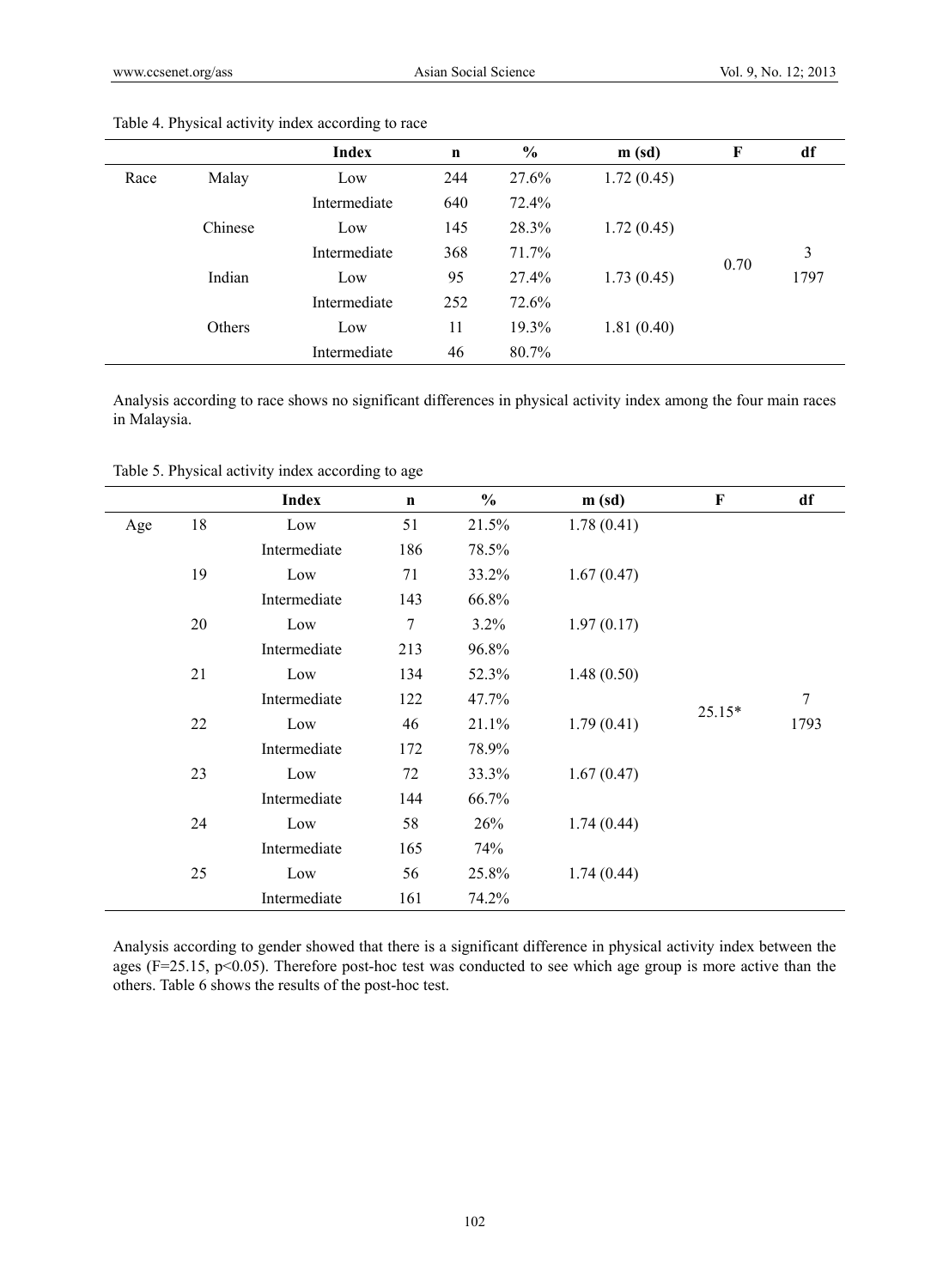| Age | 18 | 19        | 20                       | 21                       | 22                       | 23                       | 24                       | 25        |
|-----|----|-----------|--------------------------|--------------------------|--------------------------|--------------------------|--------------------------|-----------|
| 18  | -  | <b>NS</b> | $-0.18*$                 | $0.31*$                  | <b>NS</b>                | <b>NS</b>                | <b>NS</b>                | <b>NS</b> |
| 19  |    | -         | $-0.30*$                 | $0.19*$                  | <b>NS</b>                | <b>NS</b>                | <b>NS</b>                | <b>NS</b> |
| 20  |    |           | $\overline{\phantom{a}}$ | $0.49*$                  | $0.18*$                  | $0.30*$                  | $0.23*$                  | $0.23*$   |
| 21  |    |           |                          | $\overline{\phantom{a}}$ | $-0.31*$                 | $-0.19*$                 | $-0.26*$                 | $-0.27*$  |
| 22  |    |           |                          |                          | $\overline{\phantom{a}}$ | <b>NS</b>                | <b>NS</b>                | <b>NS</b> |
| 23  |    |           |                          |                          |                          | $\overline{\phantom{a}}$ | <b>NS</b>                | <b>NS</b> |
| 24  |    |           |                          |                          |                          |                          | $\overline{\phantom{a}}$ | <b>NS</b> |
| 25  |    |           |                          |                          |                          |                          |                          |           |

Table 6. Results of post-hoc test for physical activity index according to age

Result of the post hoc test shows that Malaysian youth at the age of 21 is more active than the rest of the ages. However at the age of 22 and above, the sample studied showed that these youth reduces their physical activities. This may be due to work and studies constraint which make them spend less time on being active and more time sitting.

#### **4. Discussion**

It has been noted worldwide that once a student's leave schools they become laid back. Their physical activity level decreases. However no studies have been conducted on the profile of physical activity levels among Malaysians of all ages. Therefore, this researcher could not determine the trends and benchmark the physical activity levels of Malaysian youths.

Age and sex related differences in activity levels do exist. Women tend to be less active overall than men, with 31.3% counted as sedentary compared with 23% of men.

The time spent in physical activities on the average is 10 hours per week. On the average women spend 8 hours per week doing physical activities while men spend on the average 12 hours per week. Popular activities among youths include skate boarding, bicycling, walking, basketball and running or jogging.

The situation for youth overall is good as they are spending an average of 1.5 hours per day on physical activities. But when it is break down to gender, women are spending about 1.14 hours a day on physical activities. The sex related differences noted in the types of activities in which youths engage may be related to developmental differences in motor abilities as well as environmental factors like access to opportunities.

While participation in vigorous intensity activities such as jogging is prevalent, moderate and light intensity activities such as bicycling, home exercise, walking and gardening are also rated highly among the youths. However, activity choices differ, both quantitatively and qualitatively, between ages, and, between men and women. With the exception of walking, the participation rates in activities decreases with age. Team sports and vigorous intensity activities tend to be choices of younger age groups, particularly younger men. More women than men participate in activities such as walking, home exercise, exercise classes and aerobics, whereas men more frequently cite participation in activities such as bicycling, jogging, weight training, golf, tennis and team sports.

#### **5. Conclusion**

Over the next years, the level of physical inactivity must show a declining rate. Malaysia should set a target of reducing physical inactivity among its youth by 10% by the year 2016. The rate of decline must be great if this target is to be met. If there are only small declines in the level of physical inactivity, it may be troubling given that physical inactivity is pervasive in the Malaysian culture. If the decline progress stalls, it reinforces the need for a more concerted effort to address the issue of inactivity, not just by making active pursuits more appealing to individuals, but more importantly by making the social and physical environments in which the youth work, study, live and play more conducive to physical activity. Being active must be feasible and a relatively easy option. Fortunately, the Government has begun to enact change strategies since the establishment of various health and fitness related programs. As with any change strategy, the impact should be expected to begin slowly and increase gradually over the next few years until a momentum builds.

Many Malaysian youths build physical activity into their daily lives through choices they make at work, at college and at other times. Taking the stairs whenever possible is the most frequent way to incorporate physical